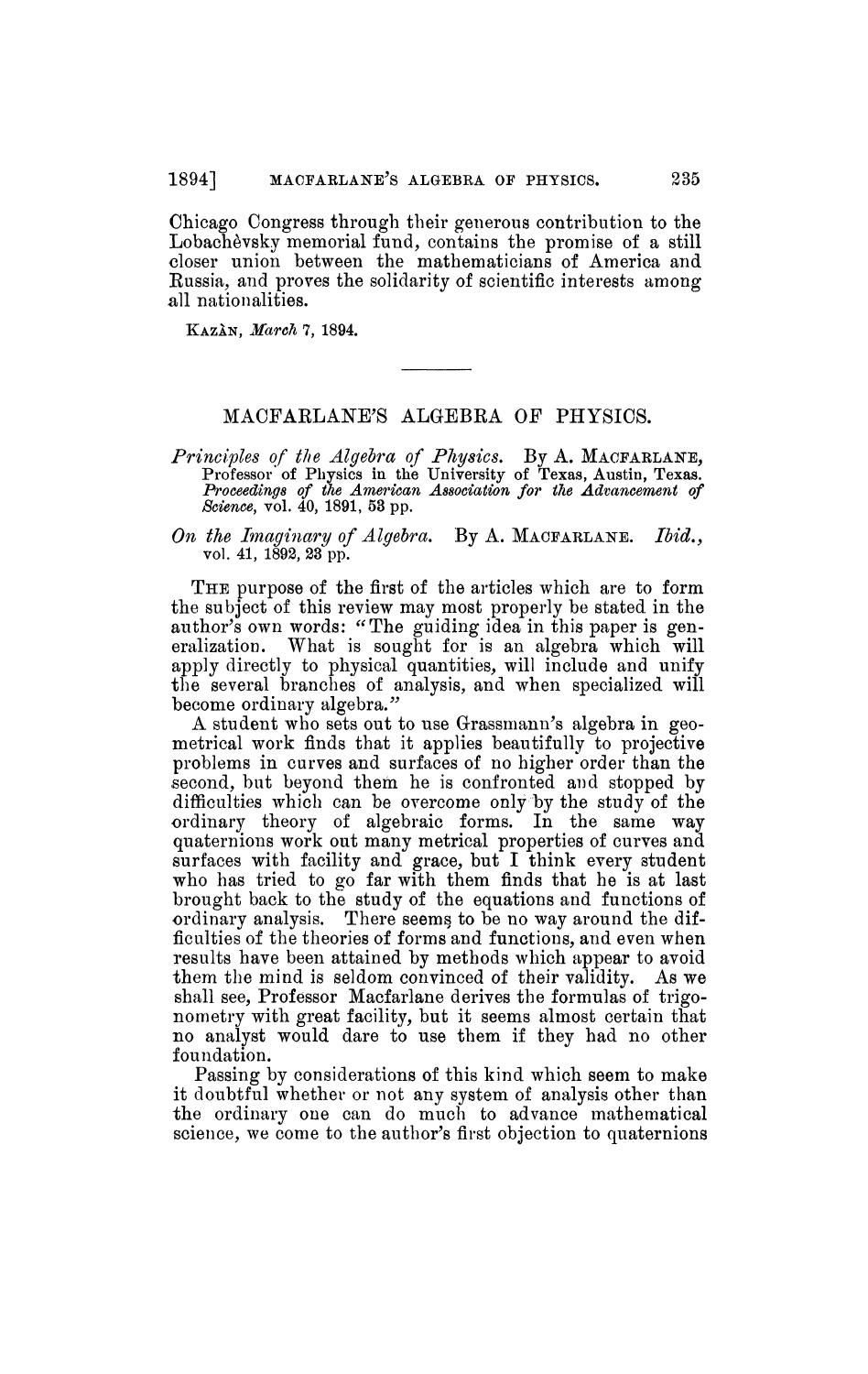as Hamilton left them. Hamilton made the square of a vector negative; in fact he wrote

$$
ij = k
$$

and

$$
i.ij = ik = -j;
$$

so that he had to take  $i^* = -1$  if he made

$$
i(ij) = (ii)j = i^2j;
$$

that is, if he preserved the association law in multiplication. The result of this is that the scalar parts of Hamilton's products are taken negatively. Professor Macfarlane prefers to make them positive even at the expense of the associative law. He finds

(1) That problems in vector analysis can be worked out without the minus;

(2) That' the expressions so obtained are more consistent with those of algebra;

(3) That the square of a directed quantity in algebra is positive ;

(4) That the quaternion rule throws the system out of harmony with determinants;

(5) That it makes the operator  $p^2$  negative.

As to the third of these points the rule stated is certainly very limited; while  $(-3)^{2} = 9$ , it is also true that  $(3 \sqrt{-1})^{2}$  $=-9$ , and  $3\sqrt{-1}$  is just as much a directed quantity as  $-3$ ; but, granting them all, one is hardly convinced that Hamilton did not choose wisely in preferring the conservation of the associative law. Professor Macfarlane's own ingenious equations show how inconvenient analysis becomes without it. To be sure, each equation means more, but the question is whether it is better to manipulate two or three facile equations or a single *"* anfractuous *"* one.

Proceeding with his argument for making the square of a vector positive, he finds what amounts to a contradiction in Hamilton's system when vectors are taken to represent physical entities. The units  $i, j, k$  admit of a double interpretation: (1) each causes rotation through the angle  $\frac{1}{2}\pi$  in the plane to which it is at right angles ; (2) they are simply directed lines. In the first case we may find the meaning of *ij* by adding the quadrants which represent their successive effects, and it comes out easily that *ij* must equal *k,* while *ii* represents the rotation  $\pi$ , or simply -1. Now if *i* is a rotator and *j* a line, we find as before that  $ij = k$ , where *k* is a line; while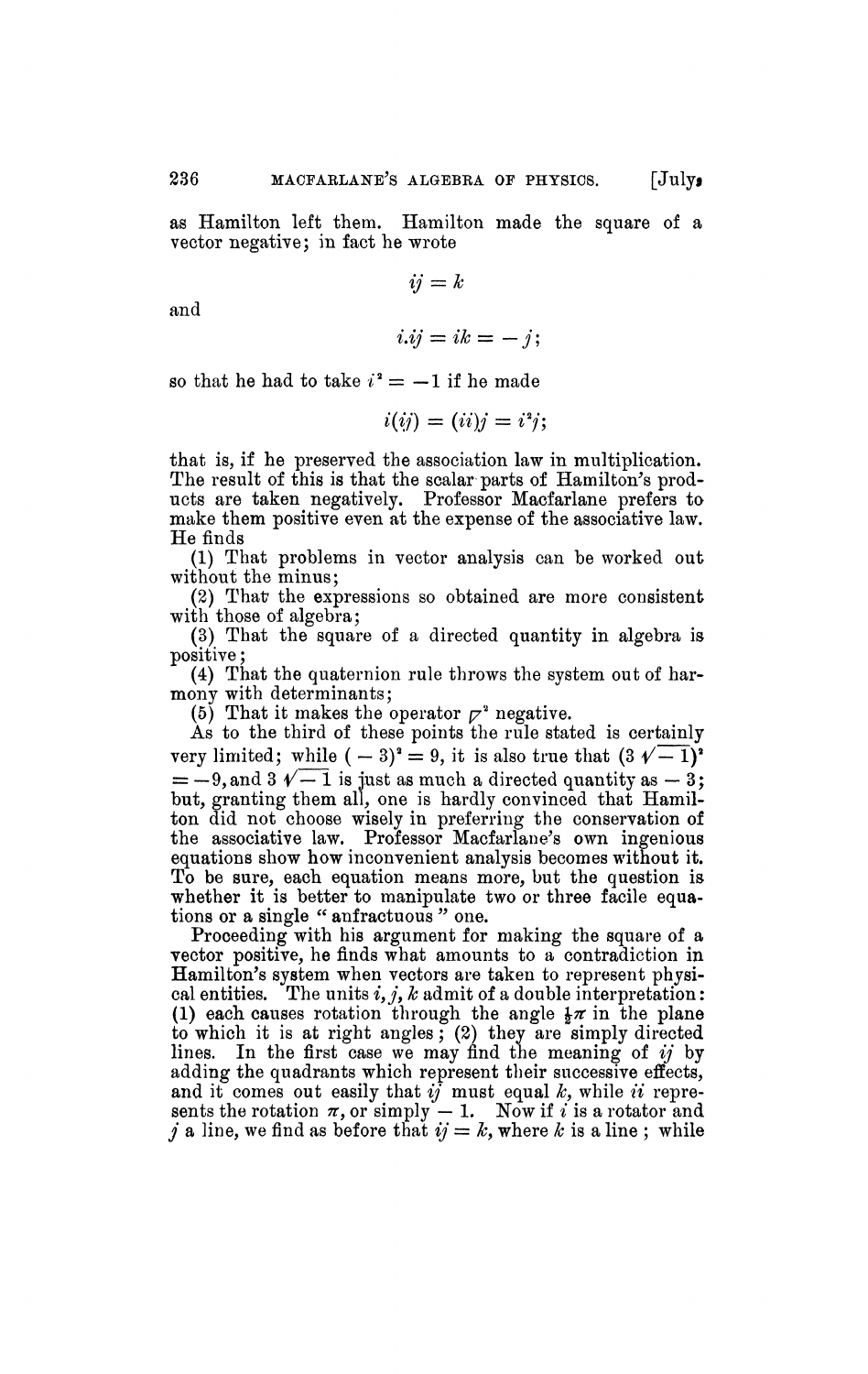*ii,* where the first *i* is a rotator and the second a line, ought to leave the line *i* unchanged. As a matter of fact in quaternions  $ii = -1$  always. There is certainly what seems an " insuperable objection/' but from Hamilton's point of view it is no objection at all. Hamilton lays down a consistent body of symbols and combinatory laws, and then makes such physical applications as he can. The fact that the symbols fail of certain representative powers is no objection to them as a logical system. The truth is that a vector symbol will not bear interpretation as a rotator except when it is multiplied into a vector perpendicular to itself, and then it will bear that interpretation. This is a limitation, but it is not an objection. The laws of multiplication are first laid down and then we ask for their physical meaning ; the other course might be taken and Professor Macfarlane actually takes it, but it is hard to see why one of them is more right or wrong than the other. All through his discussion of Hamilton's rules the author

seems to identify the rotator *i* (or  $i^{\overline{2}}$ ) with the quadrant corresponding; this introduces difficulties which are perhaps unnecessary. Hamilton looked upon the arc rather as the logarithm of the rotator, and these arcs have in fact a remarkable resemblance to ordinary logarithms. Their addition is not commutative, but the addition of the logarithms of rotators should not be.

Leaving this interesting subject, Professor Macfarlane asks next, *"* Are the principles of the method of quaternions consistent with the theory of dimensions  $\ldots$  ?" If *i* and *j* denote lengths, then in the equation

 $ii = k$ 

*h* ought to denote an area. This is undoubtedly true, and in any equation where *i* and *j* were interpreted as lines *h* would have to be interpreted as an area ; and to this interpretation the rules of quaternions offer no hindrance. Directed areas are a part of the system. The difficulty about dimensions is purely psychological and comes from confusing in thought the symbol with what it may, but need not invariably, stand for. The symbols *i9 j , k* denote imaginary numbers ; for these numbers there is an arithmetic, and one of the rules of this arithmetic is that when taken abstractly *ij* shall give *h,*  where  $k$  is the same kind of a thing as  $i$  and  $j$ ; just as  $3$  times 2 gives 6. The dimension theory is not in question. If the equations are to represent truths of geometry they must be homogeneous, but the homogeneity takes care of itself generally. It is perfectly useless to try to take actual lines and manipulate them mathematically; between the symbol and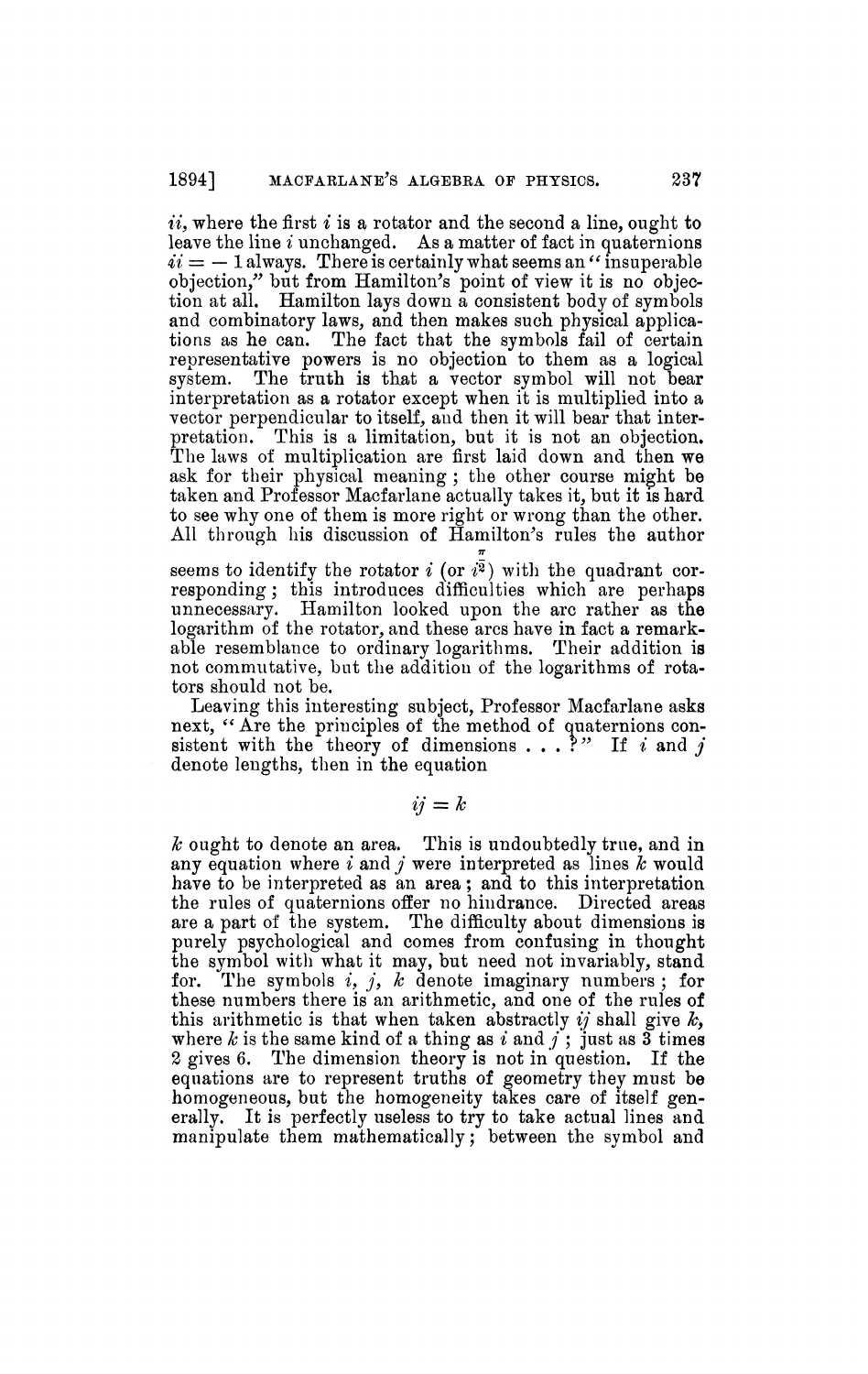the reality there is an impassable gulf. The equation cited by Professor Macfarlane from the "Directional Calculus"

$$
p_{\mathbf{1}}=p_{\mathbf{1}}+\epsilon,
$$

where  $p_a$  and  $p_i$  denote points and  $\epsilon$  a line, is necessarily a pseud-equation as he implies, and results apparently obtained from it can only be delusive unless the so-called points are really lines ; but quaternions present no such anomalies. It seems to be unnecessary to try to make  $i, j, k$  mean merely lines or merely directions, or to lay down such a law as that "in such an expression as *xi* it is more philosophical and correct to consider *x* as embodying the unit, while *i* denotes simply the axis." It is surely not a defect of Hamilton's system that *x* may or may not be taken as a pure tensor according to circumstances, and that the number *i* may be of one or two dimensions in the unit of length like any other number, or that it need not contain the unit of length at all but may denote a certain rotation or a certain axis of rotation.

The essential difference between Professor Macfarlane's system of algebra and that of Hamilton is that he makes  $i^2 = j^2 = k^2 = +1$  instead of  $-1$ . This destroys the associative character of the multiplication, but it allows an extension to manifoldnesses which quaternions cannot reach. With this rule the product of the imaginary numbers  $A = ai + bj$  $+ck$  and  $B = li + mj + nk$  easily takes the form

$$
AB = \cos AB + \sin AB,
$$

where the meaning of the symbols cos and Sin is pretty obvious.  $\cos AB = -$  S. AB in the language of quaternions and Sin  $AB = V$ . AB. The analytical meanings of cosine and sine are so well established that one would be tempted to wish the author had not made this use of them, especially as his reasons for discarding Hamilton's expressive symbols would apply quite as well to his own.

The formulas for the products of three and four of these numbers grow complex and would seem difficult to employ. Since *ABOD* may mean various things according to the mode of associating the letters, it is indispensable to use the greatest care at every step. The author selects from the five possible products the two *{{AB)G)D* and *{AB)(GD)* as the most important. The form  $(AB)(CD)$  differs from the product of two quaternions on account of the squares of the units being positive.

A quaternion is represented by the symbol  $a\alpha^A$ , where a is the tensor,  $\alpha$  the axis, and  $\alpha$  the angle. The ordinary repre- $\overline{2\overline{A}}$ 

sentation is  $a\alpha^{\pi}$ , so that here  $\alpha^{\mathcal{A}}$  is the same as the familiar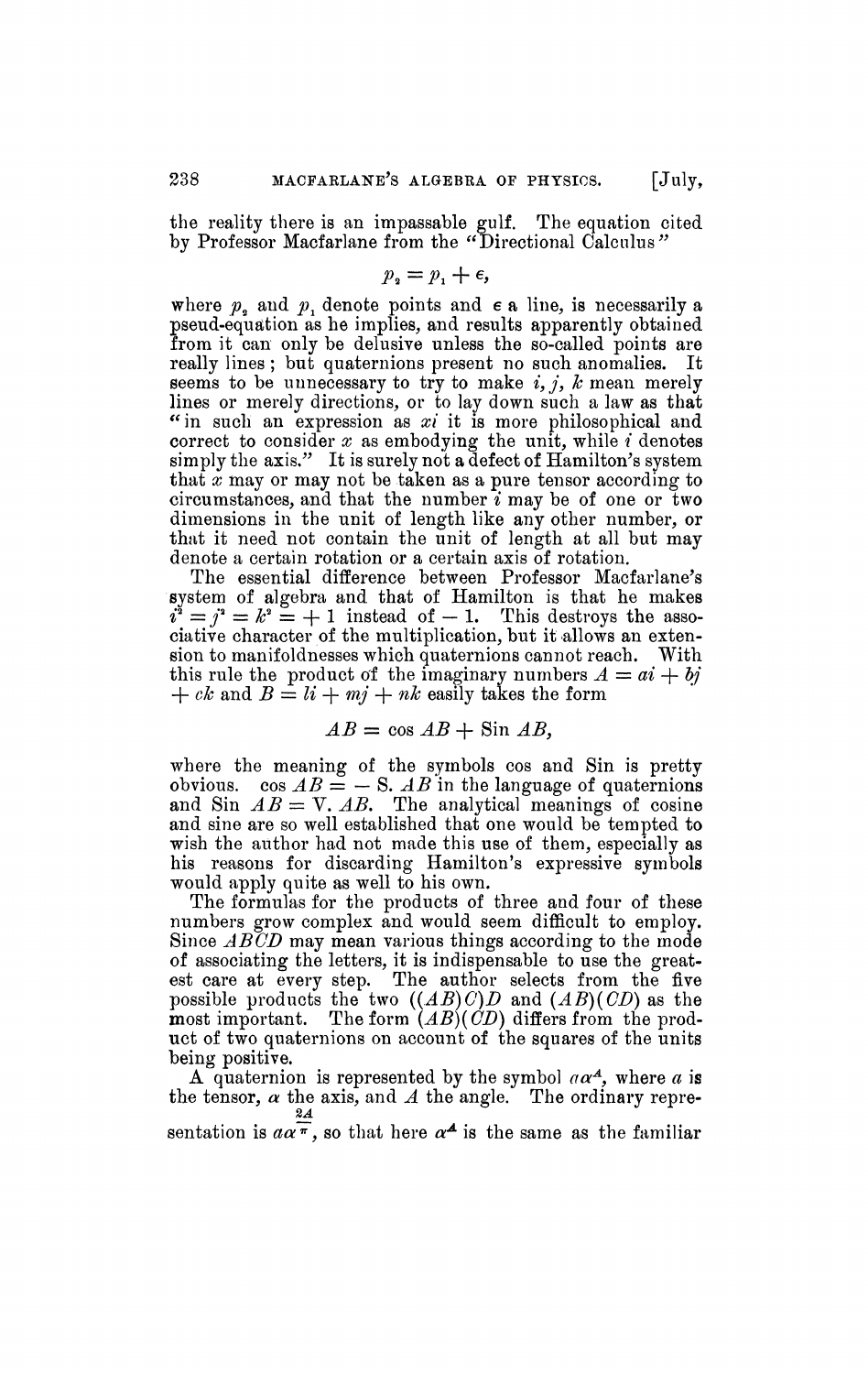$\frac{24}{\alpha^{\pi}}$ , and it comes out that  $\alpha^{\pi}$  is the old  $\alpha^2$  or - 1. Of course Professor Macfarlane's *a\** denotes a rotation through the angle 2 in circular measure, and there is no difficulty in distinguishing between this symbol and the  $\alpha$  whose square is  $+ 1$  in his system. Remembering that  $\alpha^4$  turns a line lying in a plane at right angles to  $\alpha$  through the angle  $\frac{\pi}{6}$  it is evi- $\tilde{a}$ dent that

$$
a\alpha^A = a \; (\cos A + \sin A \cdot \alpha^{\frac{\pi}{2}}),
$$

as the author asserts. This is Hamilton's equation :

$$
a\alpha^{\frac{2A}{\pi}} = a \left( \cos A + \sin A \cdot \alpha \right),
$$

**TP**  the difference being merely one of notation. This new  $\alpha^{\bar{z}}$  exactly places the quaternion unit  $\alpha$  in a multiplication-table. We may call the part in the parenthesis a versor without prejudice to either system, and by forming the product of two versors and taking its scalar part we get the fundamental formula

$$
\cos C = \cos A \cos B - \sin A \sin B \cos C.
$$

It is well known that the algebra of quaternions all having the same plane is not different from that of ordinary complex quantities, except in form. Thus we may write with Professor Macfarlane

or, as usual,

$$
\alpha^A = \cos A + \alpha^{\frac{\pi}{2}} \sin A,
$$
  

$$
e^{iA} = \cos A + i \sin A,
$$

and proceed to develop a plane trigonometry. The analyst will be likely to prefer the latter because he can reach it step by step from the multiplication-table he learned at school with no breach in the continuity of his logic, and with no hypothesis as to the geometrical meaning of *i.* Moreover the second equation is true in the same way that  $3 + 2 = 5$  is true. It does indeed define the function  $e^{iA}$ , but perhaps in a very different sense from that in which the first equation may be said to define  $\alpha^A$ . Changing A to  $A + B$  and factoring the right member, we easily conclude with our author that

$$
\alpha^{A+B}=\alpha^A,\,\alpha^B,
$$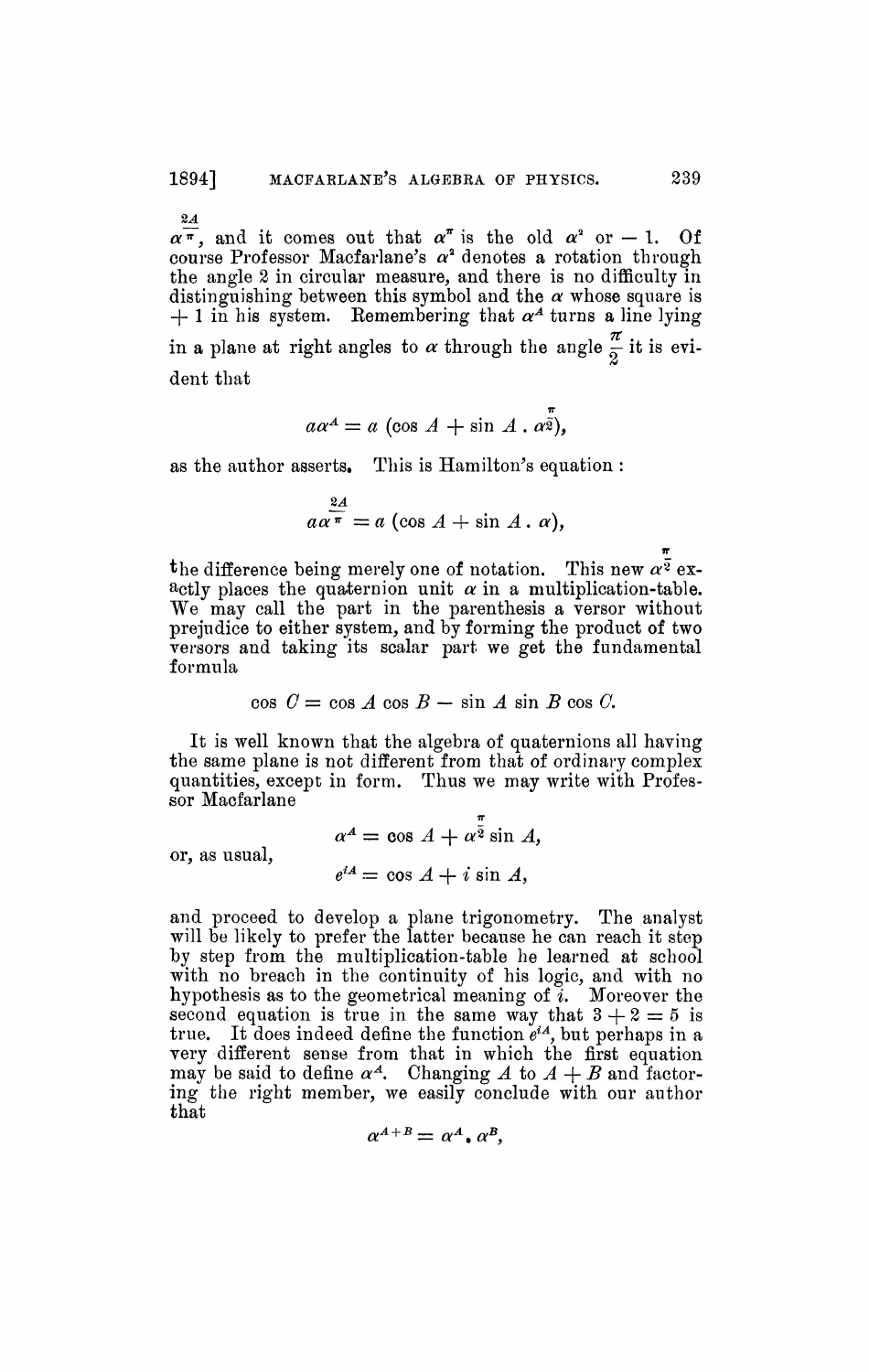with commutative factors, and De Moivre's theorem is a near consequence. We shall have  $(\alpha^A)^n = \alpha^{nA}$ , but it is by no means true that  $(\alpha^A \beta^B)^n = \alpha^{n\lambda} \cdot \beta^{n\lambda}$ . The result is much more complicated, for  $(\alpha^A \beta^B)^n$  is a complex number of the  $\frac{\pi}{2}$ <sup>n</sup> form  $(l + m\gamma^2)$ , where only  $\gamma$  is an imaginary, and the binomial theorem must be used.

Remembering that  $\alpha^{\bar{2}}$  has all the analytical properties of  $\sqrt{-1}$ , at least when not combined with other imaginaries, *IT*  Professor Macfarlane easily shows that  $\alpha^A = e^{A\alpha^2}$ . Of course  $\bar{\bar{2}}$ ne implicitly defines the symbol *e Aa* by the series

$$
1 + A\alpha^{\frac{\pi}{2}} + \cdots
$$

He then concludes without difficulty that the logarithm of the quaternion  $r\alpha^4$  is log  $r + a^{\frac{1}{2}}A$ ; an expression which he shows how to generalize.

The products of vectors not being associative, the problem of finding their derivatives with respect to a scalar variable presents some interesting matter; and formulas for  $\frac{u}{\lambda}$  (A<sup>n</sup>), where *A* is a vector, are derived simply and elegantly. Of course the differentiation of a quaternion presents no new principles, and the same may perhaps be said of the author's treatment of matrices; but at any rate his remarks upon the latter subject are very interesting reading. After all, however, there is a certain flavor of genius in what Hamilton and Tait have to say about this particular kind of linear substitutions which nothing more recent seems to replace exactly. They certainly have the advantage in simplicity of language and method, and they are much more easily understood.

Professor Macfarlane dwells at some length on the proper**o o o**  thes of the operator  $V = i\frac{\partial x}{\partial x} + i\frac{\partial y}{\partial y} + i\frac{\partial z}{\partial z}$ , which is formally a vector and shows easily that, if *u* is a scalar quantity,

$$
\varphi^{\imath}u = \frac{\partial^{\imath}u}{\partial x^{\imath}} + \frac{\partial^{\imath}u}{\partial y^{\imath}} + \frac{\partial^{\imath}u}{\partial z^{\imath}},
$$

whereas in quaternions  $\mathfrak{p}^2$  is negative.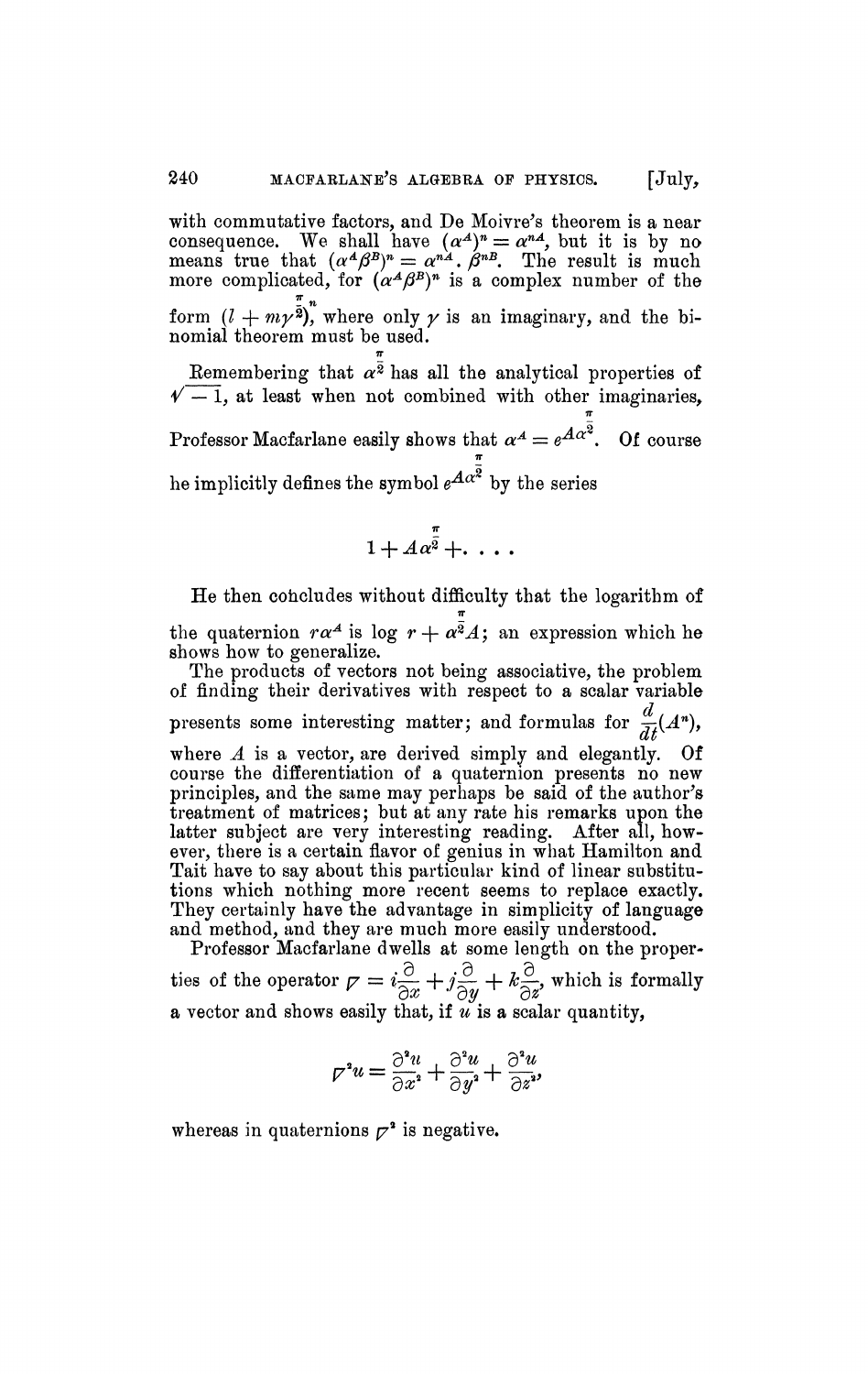When *G* is a vector  $\sigma$  *C* will contain a scalar and vector part and he writes the solenoidal condition

$$
\frac{\partial u}{\partial x} + \frac{\partial u}{\partial y} + \frac{\partial u}{\partial z} = 0
$$

in the concise form cos  $\sigma C = 0$ ; while the condition for no molecular rotation is  $\sin\varphi C = 0$ . Tait writes these conditions:

S. 
$$
pC = 0
$$
; V.  $pC = 0$ .

Our author prefers to reserve the symbol  $p^2$  for Laplace's operator and remarks that, for a vector,

$$
\rho(\rho C)\neq \rho^2 C.
$$

Quite commonly  $p(p)$  would be written  $p^2$ , and his remark that " $p(p|C)$  is not equal to  $p^2 C$ " can only mean that  $p^2$  on a vector gives a result very different in form from  $p^2$  on a scalar function. The first paper closes with some interesting examples of the use of  $\sigma$  and remarks on the addition of scalar and vector quantities having fixed positions in space.

In his second article Professor Macfarlane proposes "to review the different explanations [of the  $\sqrt{-1}$ ].... which have been contributed, with the hope of finding a theory which will tend to unify them." He points out that the investigation of the subject was started by the controversy about the logarithms of negative numbers and quotes from D'Alembert the following astonishing fallacy: " $e^t = + V e$  or  $-\sqrt{e}$ ; but the logarithm of e is  $\frac{1}{2}$ ; therefore the logarithm of  $-\sqrt{e}$  as well as  $+\sqrt{e}$  is  $\frac{1}{2}$ ." Homer nods sometimes, but it is hard to imagine D'Alembert believing that by taking merely arithmetical roots of *e* he could produce a negative number. It recalls some of Euler's queer fancies about infinite series. After recalling various theories of  $\mathcal{V}-1$  our author pronounces its true explanation to be that *"* of a geometric ratio or quaternion" with "at least one other geometric meaning."

He treats next spherical trigonometry by quaternions. Kecalling his equations

$$
\alpha^A = \cos A + \alpha^{\frac{\pi}{2}} \sin A
$$

$$
\alpha^A=e^{A\alpha^{\bar{2}}},
$$

and